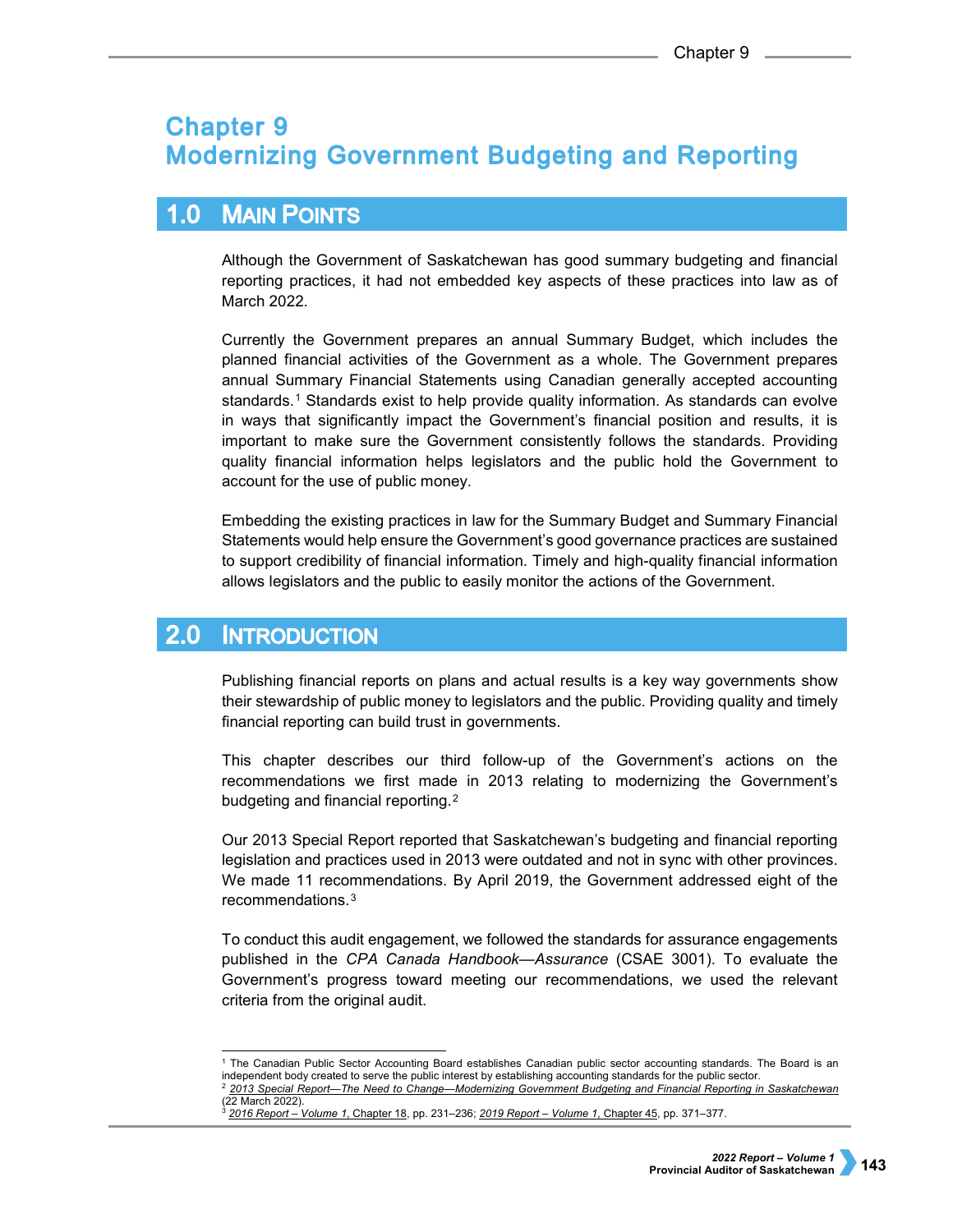## **STATUS OF RECOMMENDATIONS**  $3.0<sub>1</sub>$

This section sets out each recommendation including the date on which the Standing Committee on Public Accounts agreed to the recommendation, the status of the recommendation at March 4, 2022, and the Government's actions up to that date.

### $3.1$ **Interim Public Financial Reporting Formally Required**

*We recommended the Government of Saskatchewan formally require interim public financial reporting on the Summary Budget. (2019 Report – Volume 1,* p. 374, Recommendation 1; Public Accounts Committee agreement February 26, 2020)

**Status**—Implemented

The Government of Saskatchewan formally requires and publishes quarterly financial reports on the Summary Budget.

In April 2019, Treasury Board approved a policy to require interim public financial reporting on the Summary Budget.

We found the Government prepared, and made public, quarterly interim reports during 2020–21 and 2021–22. We noted the Government prepared these interim reports using the same basis of presentation as the Summary Budget, as expected.

Formally requiring interim public financial reporting on the Summary Budget helps ensure legislators and the public have appropriate and timely information to monitor the Government's financial decisions.

#### $3.2$ **Summary Budgeting Practices Not Embedded in Law**

*We recommended the Government of Saskatchewan seek changes to legislation that would require it to provide the Legislative Assembly with a Summary Budget (i.e., budget reflecting the activities of the entire Government) and consider providing a multi-year Summary Budget. (2013 Special Report – The Need to Change – Modernizing Government Budgeting and Reporting in Saskatchewan,* p. 16, Recommendation 2; Public Accounts Committee agreement June 17, 2015)

# **Status**—Not Implemented

As of March 2022, the Government of Saskatchewan had not updated the law (Acts or Regulations) to require a Summary Budget reporting the planned financial activities of the Government as a whole for the next fiscal year. It has created such a budget since 2014– 15, and in April 2019 Treasury Board approved a policy requiring a Summary Budget. Ministry of Finance management indicated the Government does not plan to include this requirement in legislation.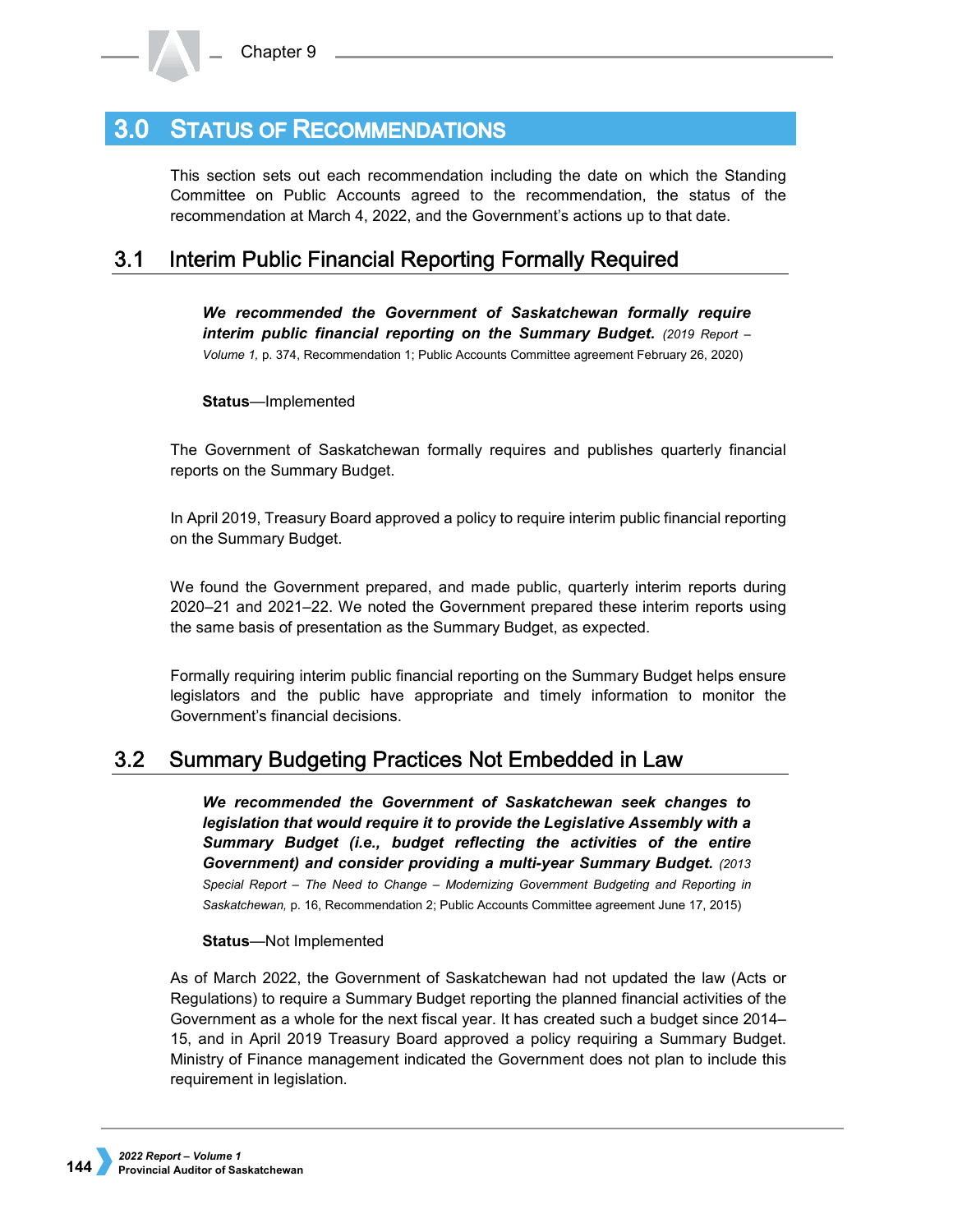Governments use budgets to communicate to legislators and the public the expected costs of their plans for the upcoming year or years, and to show how they plan to use public resources. Legislators and the public need this information to hold the Government to account.

The Saskatchewan Provincial Budget includes a Summary Budget and some multi-year budget information. Consistent with good practice, the Government generally tables its Budget prior to the start of the fiscal year to which the budget relates.

As shown in **Figure 1**, unlike six out of nine other Canadian provincial governments, the Government of Saskatchewan is not required by law to prepare a Summary Budget for tabling in the Assembly. Saskatchewan, in common with almost all provinces, provides multi-year summary budgets using the same accounting policies as their summary financial statements. By law, one province must use the same accounting policies as used in its summary financial statements when preparing them; and four must prepare multi-year summary budgets (e.g., three to five years).

# **Figure 1—Summary Budget Information Provided to Assemblies by Legislation (shaded cell) and in Practice (unshaded cell) as of March 2022**

| <b>Nature of Budget</b><br><b>Information Provided to Assemblies</b> | <b>SK</b>   | BC. | <b>AB</b> | <b>MB</b> | <b>ON</b> | <b>QC</b> | <b>NB</b> | <b>NS</b> | <b>PEI</b> | ND. |
|----------------------------------------------------------------------|-------------|-----|-----------|-----------|-----------|-----------|-----------|-----------|------------|-----|
| Summary budget                                                       |             |     |           |           |           |           |           |           |            |     |
| Use same accounting policies as<br>summary financial statements      |             |     |           |           |           |           |           |           |            |     |
| Includes multi-year summary budget                                   | $\check{ }$ |     |           |           |           |           | N         |           |            |     |

Source: Provincial summary budgets and related legislation.

Abbreviations: Saskatchewan (SK), British Columbia (BC), Alberta (AB), Manitoba (MB), Ontario (ON), Quebec (QC), New Brunswick (NB), Nova Scotia (NS), Prince Edward Island (PEI), Newfoundland & Labrador (NL)

Embedding summary budget reporting practices into law would ensure legislators and the public continue to receive a Provincial Budget with a summary focus. In addition, embedding key practices into law would demonstrate to legislators and the public a commitment to sustain the current summary budget reporting practices.

## $3.3$ Use of Canadian Public Sector Accounting Standards for **Summary Reporting Not Embedded in Law**

**We recommended the Government of Saskatchewan seek changes to** *The Financial Administration Act, 1993* **to require the use of Canadian public sector standards established by the Canadian Public Sector Accounting Board in preparation of the Summary Financial Statements***. (2013 Special Report – The Need to Change – Modernizing Government Budgeting and Reporting in Saskatchewan,* p. 32, Recommendation 10; Public Accounts Committee agreement June 17, 2015)

# **Status**—Not Implemented

As of March 2022, the Government of Saskatchewan has not updated the law to require its well-established practice of using Canadian public sector accounting standards to prepare the Summary Financial Statements. It has used these standards since 1992, consistent with Treasury Board policies.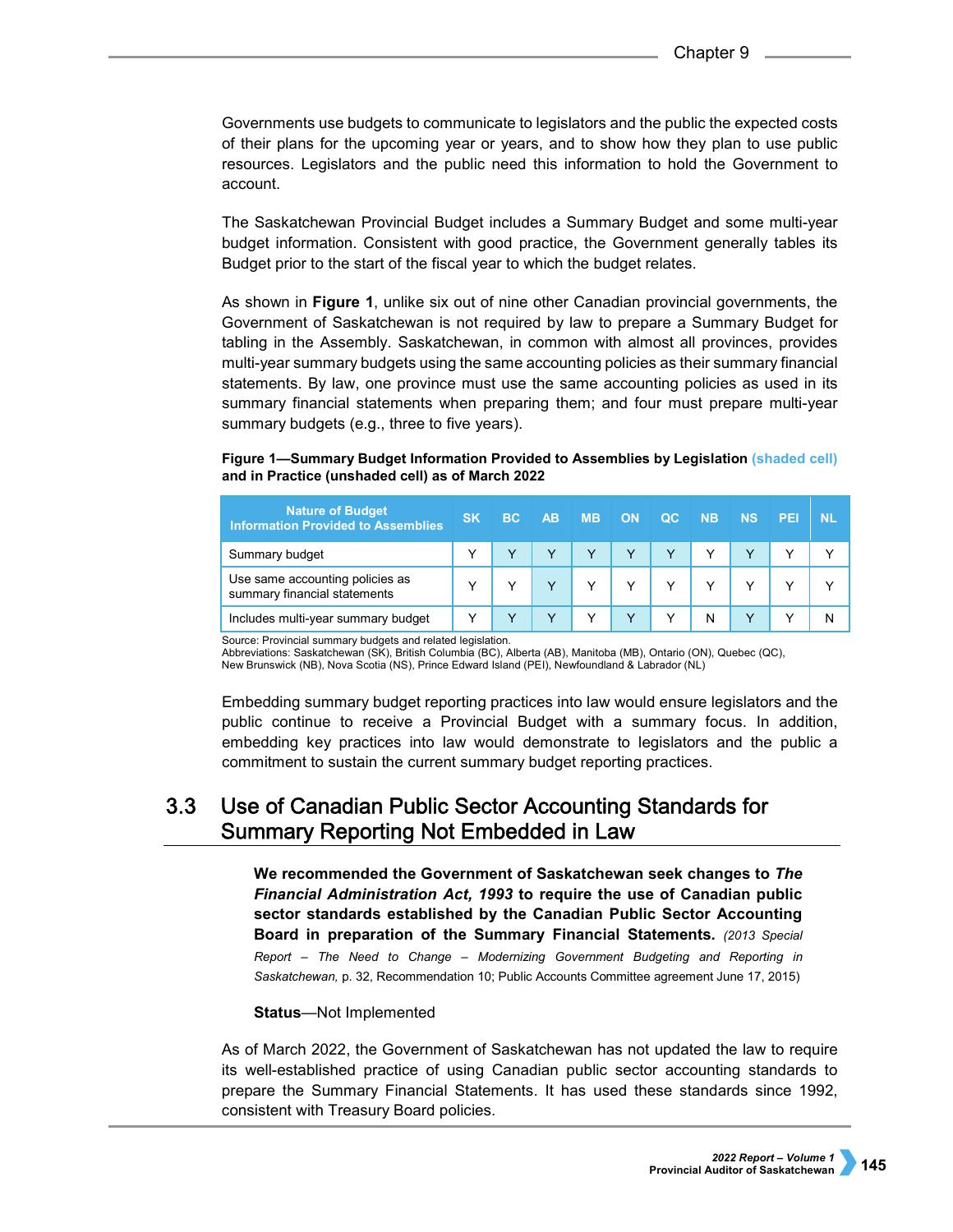Similar to most other Canadian provincial governments, a law gives the Government (e.g., Treasury Board) the authority to set the accounting policies for the Summary Financial Statements.[4](#page-3-0) In Saskatchewan, Treasury Board policy requires the use of generally accepted accounting principles for the public sector as recommended by the Canadian Public Sector Accounting Board to prepare the annual Summary Financial Statements.<sup>[5](#page-3-1)</sup> It also requires Treasury Board approval for exceptions.[6](#page-3-2) Treasury Board set out this policy in the Financial Administration Manual, section 2210, and, in April 2019, confirmed this decision. Since 1992, the Government has not made any exceptions to using Canadian generally accepted accounting policies to prepare the Summary Financial Statements.

In September 2018, the Canadian federal and provincial auditor generals noted, in a joint letter to the Canadian Public Sector Accounting Board, that many Canadian governments currently use Canadian public sector accounting standards to prepare their financial statements on a voluntary basis. They further noted the Canadian legislative audit community would like to see generally accepted accounting principles embedded in federal and provincial legislation as this would assist in ensuring that public sector financial reporting is in the public interest.[7](#page-3-3)

At March 2022, British Columbia is the one province with legislation requiring the Government to follow Canadian public sector accounting standards or, with Treasury Board approval, to use generally accepted accounting principles applicable in a jurisdiction outside Canada that have been set by a recognized standard setting organization in that jurisdiction.<sup>[8](#page-3-4)</sup>

Requiring the Government of Saskatchewan, by law, to use Canadian generally accepted accounting principles to prepare its Summary Financial Statements would be consistent with legal requirements already placed on Saskatchewan municipalities, and on publicly traded companies.

For example,

- Since 2005, provincial laws require Saskatchewan municipalities to prepare their financial statements using Canadian public sector accounting standards<sup>[9](#page-3-5)</sup>
- Canadian securities regulators require publicly traded companies to use generally accepted accounting principles for publicly accountable enterprises (i.e., International Financial Reporting Standards) in preparing their annual financial statements<sup>[10](#page-3-6)</sup>

<span id="page-3-0"></span><sup>-</sup><sup>4</sup> *The Financial Administration Act, 1993*, s. 16. The Provincial Comptroller shall prepare the Summary Financial Statements of the Government of Saskatchewan for each fiscal year in accordance with the accounting policies established by the Treasury Board

<span id="page-3-1"></span><sup>(</sup>requirement in place since 1993).<br><sup>5</sup> The Canadian Public Sector Accounting Board establishes accounting standards for the public sector in Canada, and provides guidance for financial and other performance information reported by the public sector.<br><sup>6</sup> Financial Administration Manual 2210 SFS Accounting Policies, <u>applications.saskatchewan.ca/fam/pdf/2210.pdf</u> (22 March 2022).

<span id="page-3-3"></span><span id="page-3-2"></span><sup>7</sup> The letter dated September 28, 2018, is signed by 12 Auditor Generals (representing Canada and the territories, 10 provinces, and Bermuda). It is a joint response to the May 2018 Consultation Paper: Reviewing PSAB's Approach to International Public Sector Accounting Standards. [www.frascanada.ca/en/public-sector/documents \(](http://www.frascanada.ca/en/public-sector/documents)22 March 2022).

<span id="page-3-4"></span><sup>8</sup> *The Budget Transparency and Accountability Act* (British Columbia), s. 23.1, requires the Government of British Columbia to follow Canadian public sector accounting standards or, with Treasury Board approval, use generally accepted accounting principles applicable in a jurisdiction outside Canada that have been set by a recognized standard setting organization in that jurisdiction. [www.bclaws.ca/civix/document/id/complete/statreg/00023\\_01](http://www.bclaws.ca/civix/document/id/complete/statreg/00023_01) (22 March 2022).

<span id="page-3-6"></span><span id="page-3-5"></span><sup>9</sup> *The Municipalities Act* (s. 185), *The Cities Act* (s. 155), *The Northern Municipalities Act, 2010* (s. 207).

<sup>&</sup>lt;sup>10</sup> [www.osc.gov.on.ca/documents/en/Securities-Category5/ni\\_20160113\\_52-107\\_unofficial-consolidated.pdf](http://www.osc.gov.on.ca/documents/en/Securities-Category5/ni_20160113_52-107_unofficial-consolidated.pdf) (22 March 2022).